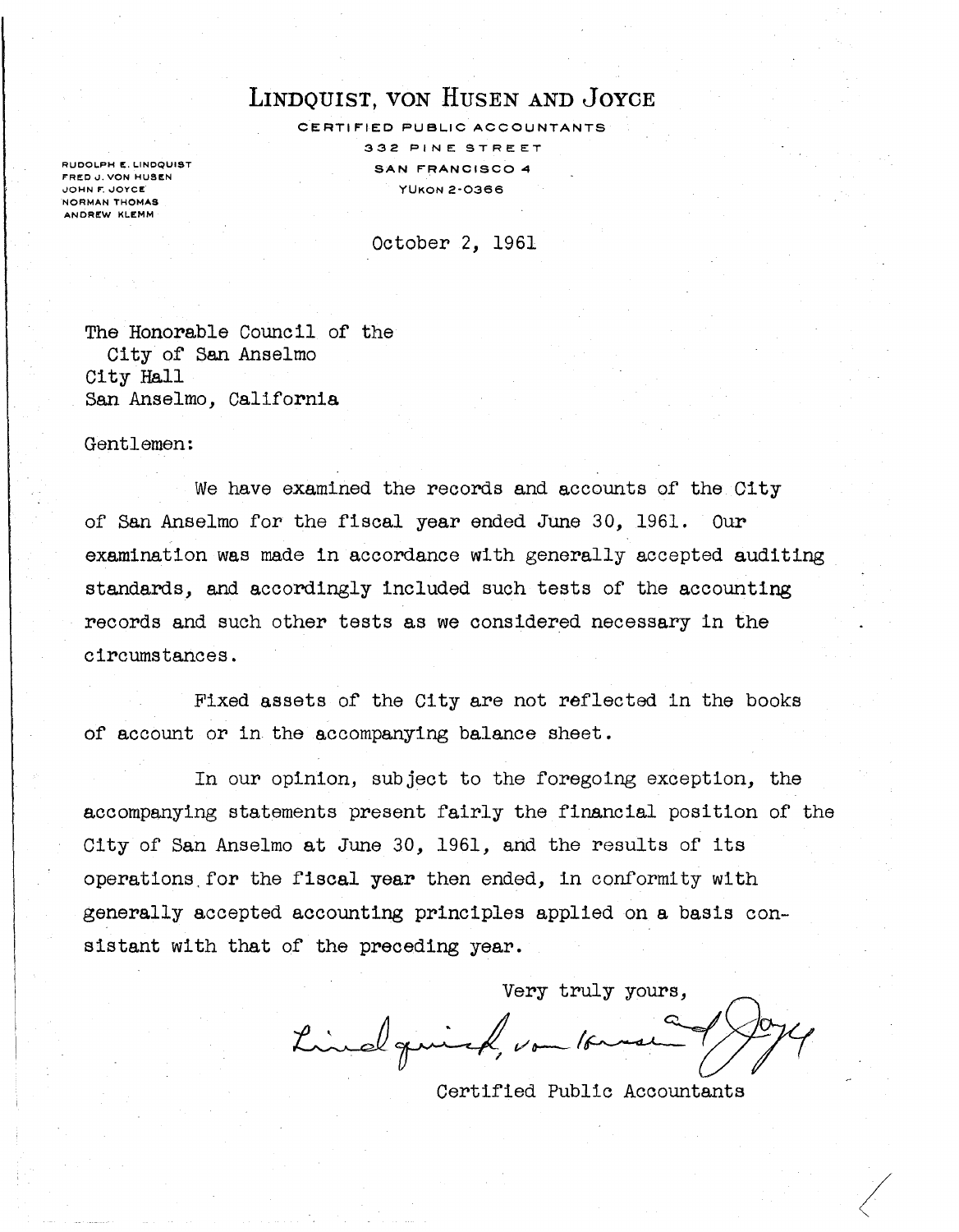# I N D E X

| Opinion   |               | Page 1                                         |
|-----------|---------------|------------------------------------------------|
| Comments  | $\rightarrow$ | Pages 3 to 8                                   |
| Exhibit A |               | Balance Sheet - All Funds                      |
| Exhibit B |               | Statement of Changes in<br>Fund Balances       |
| Exhibit C |               | Statement of Revenue -<br>Estimated and Actual |
| Exhibit D |               | Statement of Expenditures<br>and Encumbrances  |

 $\mathbf{r}$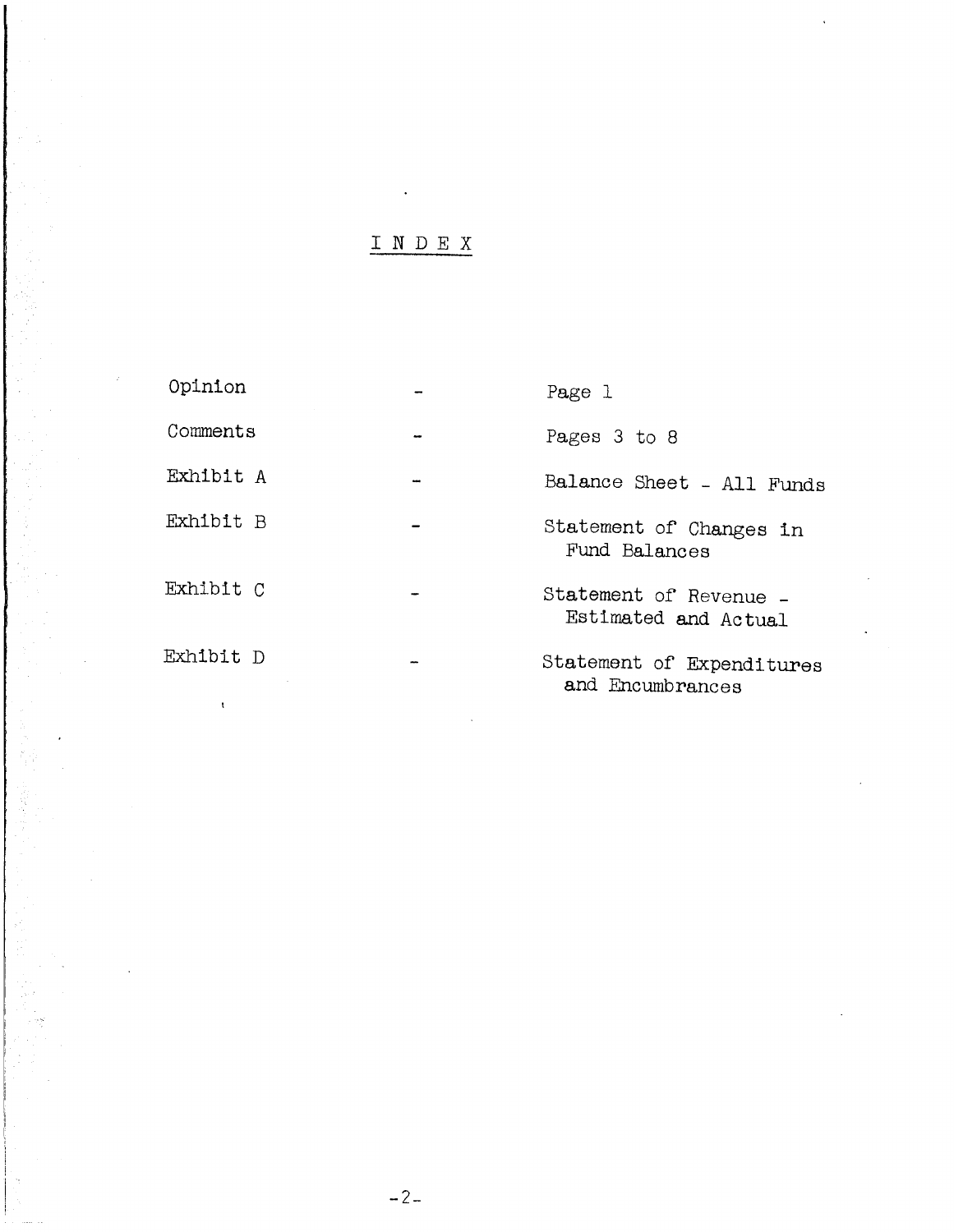#### COMMENTS ON BALANCE SHEET

### CASH ON HAND AND ON DEPOSIT - \$291,591.99:

| This balance consists of the following:                                                 |                                          |  |
|-----------------------------------------------------------------------------------------|------------------------------------------|--|
| Cash on hand:<br>City office funds<br>Petty cash funds - departments<br>Library fund    | $\mathbb{S}$<br>550.00<br>30.00<br>85.00 |  |
| Demand deposits:                                                                        |                                          |  |
| Wells Fargo Bank American<br>Trust Company, San Anselmo<br>Crocker-Anglo National Bank, | 119,754.83                               |  |
| San Anselmo                                                                             | 18,621.15                                |  |
| Bank of America, San Anselmo:<br>General account<br>Special assessment districts        | 2,455.53<br>95.48                        |  |
| Time deposits - Bank of America,<br>San Anselmo:                                        |                                          |  |
| 90 day notice required,<br>$2-1/2%$ interest<br>180 day notice required,                | 50,000.00                                |  |
| 3%, interest                                                                            | 100,000.00                               |  |
| TOTAL                                                                                   | \$291,591.99                             |  |

We counted the cash on hand and obtained independent confirmation of bank balances directly from the depositories.

The Treasurer's Revolving Fund at the Crocker-Anglo National Bank is being used exclusively for the payment of payroll, payroll taxes and Retirement Fund contributions. We recommend that the account be used for the payment of payroll only, and that only the net amount of each payroll be transferred thereto from the regular account. This will facilitate reconciling this account each month.

The City's funds on deposit with banks were adequately secured by collateral as required by the Public Deposit Act of the state of California.

-3-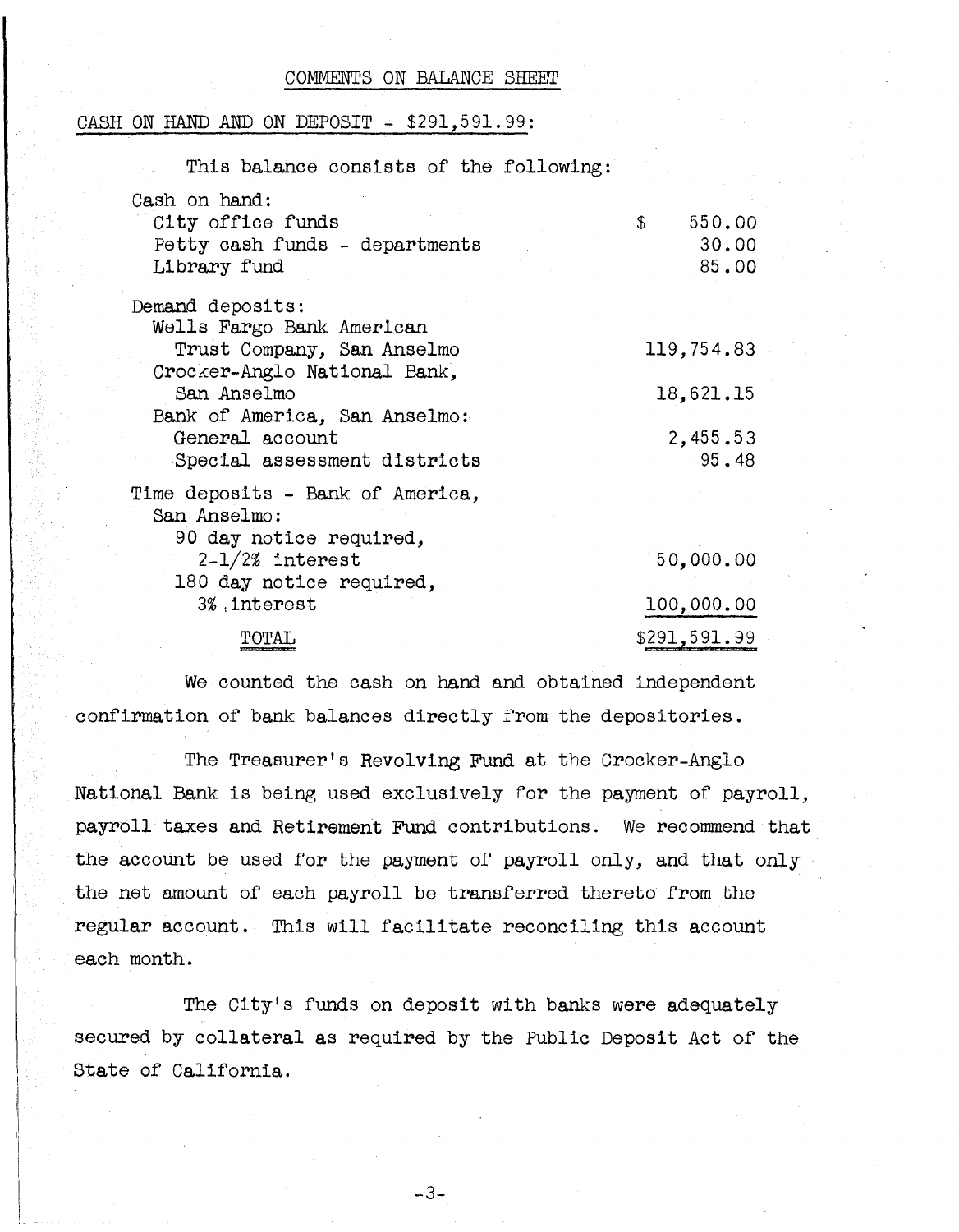This represents Park and Recreation Fund expenditures made in excess of the cash on deposit.

## TAXES RECEIVABLE - \$11,790.78 RESERVE FOR TAXES RECEIVABLE - \$11,790.78:

Taxes receivable represent amounts due for delinquent taxes at June 30, 1961. The amount is fully reserved and therefore, none of the uncollected taxes is reflected in revenues.

The detail of taxes receivable was short of the control account by \$1,777 which we were unable to locate. See further comments under Taxes and Licenses.

### DEFERRED EXPENDITURE - \$252.50:

This account reflects salary paid in advance on account of vacation.

## ACCOUNTS PAYABLE - \$10, 701.10:

This account represents amounts due for services and materials furnished the City to June 30, 1961, which were unpaid at that date. These amounts are reflected as expenditures in the year 1960 - 61.

### EMPLOYEES' PAYROLL DEDUCTIONS - \$14,270.85:

The above amount consists of deductions from employees' earnings, as follows:

| Federal income tax               | $\$10,766.88$ |
|----------------------------------|---------------|
| $F.I.C.A.$ tax (Social Security) | 2,402.73      |
| Retirement                       | 1,101.24      |
| TOTAL                            | \$14,270.85   |

The City has not been making monthly deposits of income taxes deducted from employees' salaries as required by federal law. We recommend that these deposits be allowed to be made prior to Council approval if necessary to ensure timely filing.

 $-4-$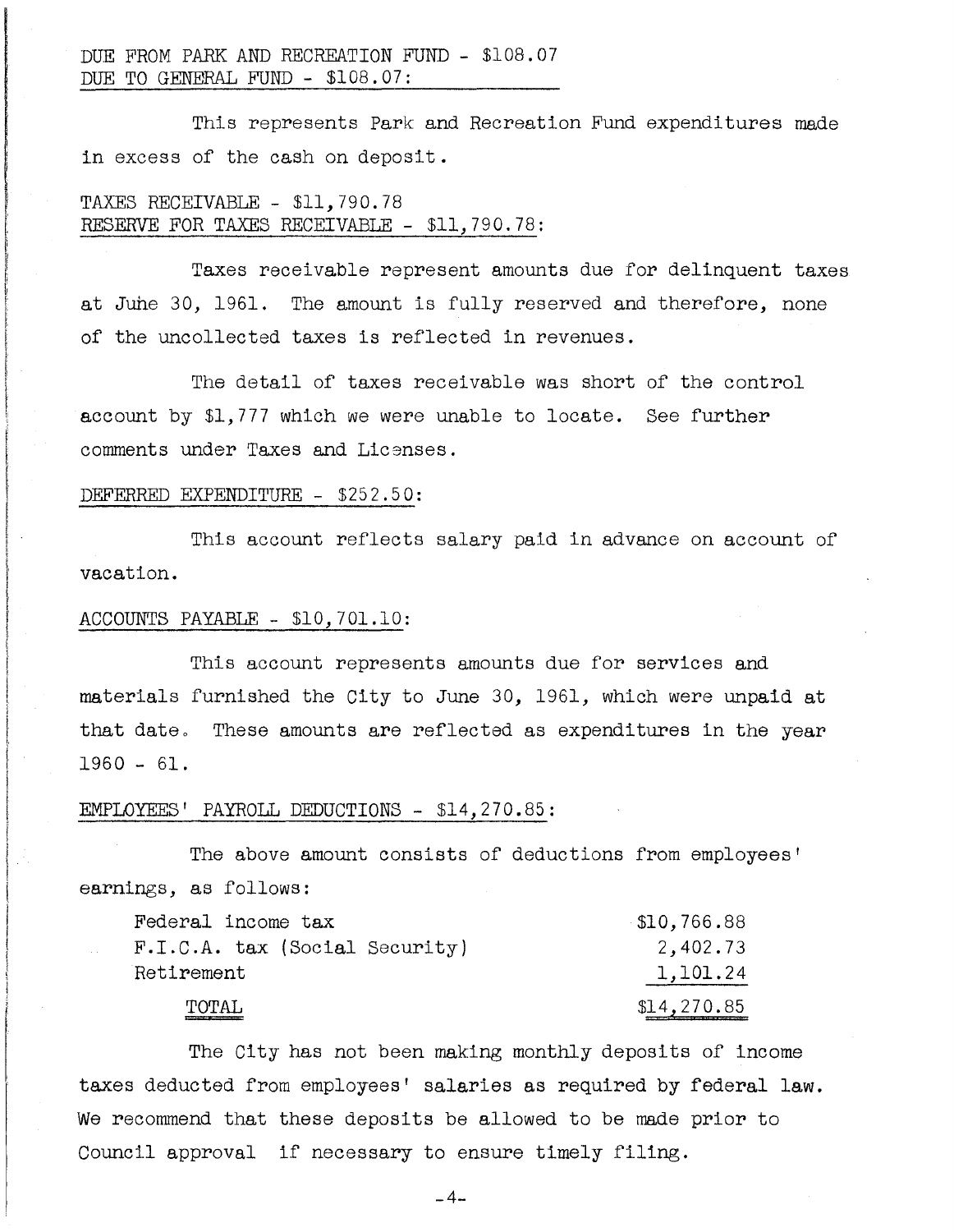## RESERVE FOR ENCUMBRANCES - \$20,479.71:

Encumbrances have been provided for as follows:

| General fund:                   |             |
|---------------------------------|-------------|
| Planning Department             | \$1,310.00  |
| Fire Department                 | 691.55      |
| Street Department               | 32.27       |
|                                 | 2,033.82    |
| Library fund - library addition | 18,222.85   |
| Park and Recreation fund        | 223.04      |
|                                 | \$20,479,71 |

## DEFERRED REVENUE - \$6,472.16:

Collections to June 30, 1961 of unsecured property taxes applicable to the year 1961 - 62 have been deferred so as to reflect them properly as revenue of that year.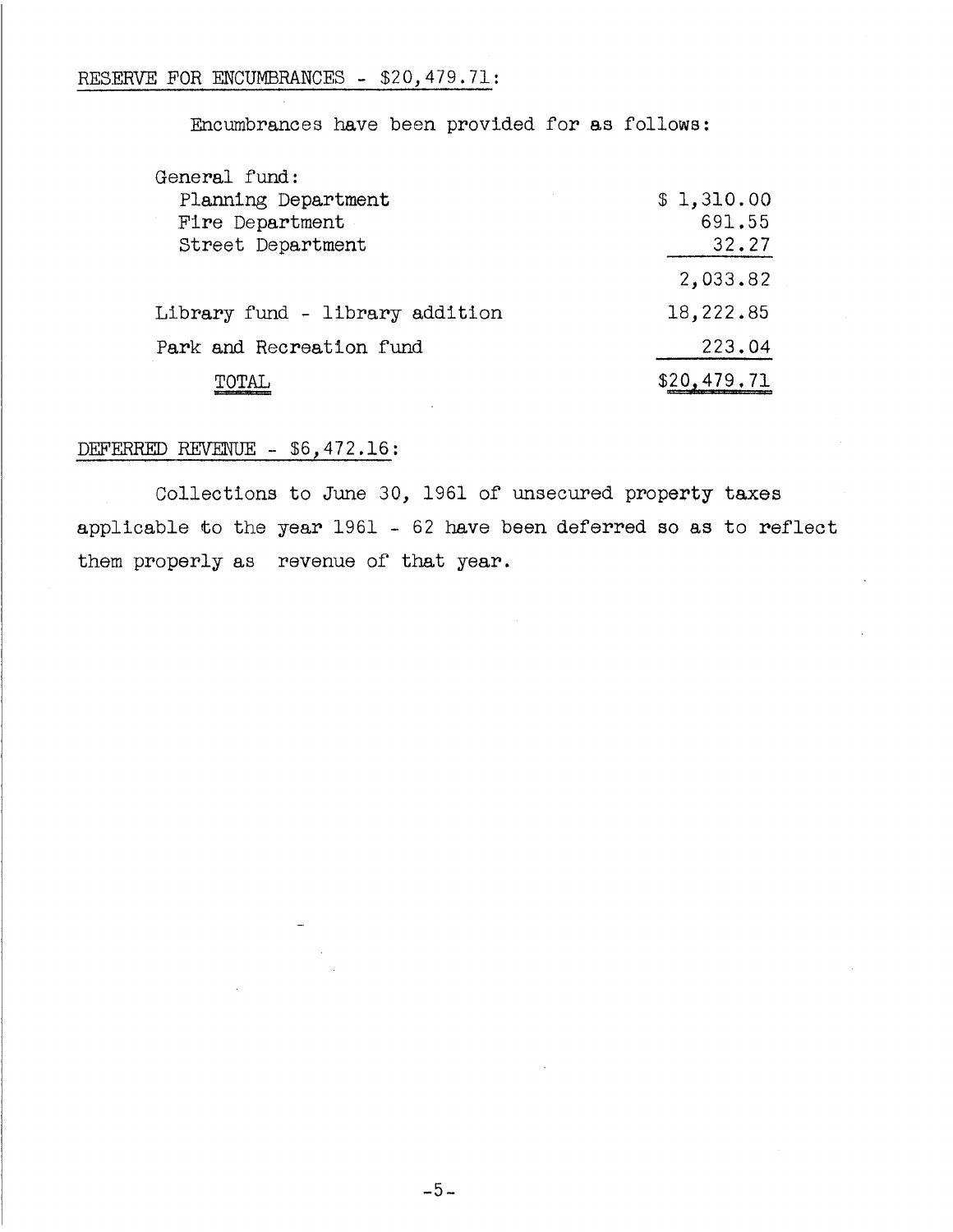### BUDGETARY:

Revenues for the year were \$53,536 in excess of those estimated. The increase is shown in detail in Exhibit C.

The City's accounts do not reflect all changes in appropriations approved by the Council. We are unable therefore, to compare the detail of the expenditures with those budgeted, however, the total expenditures for the year, including accounts payable at June 30, 1961, were \$4,893 less than the original amount in the budget adopted at the beginning of the year.

Information contained in the Council minutes is too limited to be of use in reflecting transfers between appropriation accounts. We recommend that the City Clerk prepare a formal record of Council action relating to these transactions at each meeting. This document would then be given to the Finance Officer and would form the basis of entry in the accounts.

## TAXES AND LICENSES:

The City does not have adequate accounting controls over the tax rolls and we were unable therefore, to reconcile total taxes, collections, etc., with the delinquent rolls.

Penalties and costs applicable to delinquent taxes become a lien on the property assessed and are includable in the delinquent roll. The delinquent tax list published in accordance with statute did not include these penalties and costs.

The City does not keep copies of the unsecured tax bills. Copies of the County statements of assessed valuation of unsecured property are used to compute the City tax and are retained to serve as the unsecured tax roll. A carbon copy of the actual City tax bill would serve this purpose better.

-6-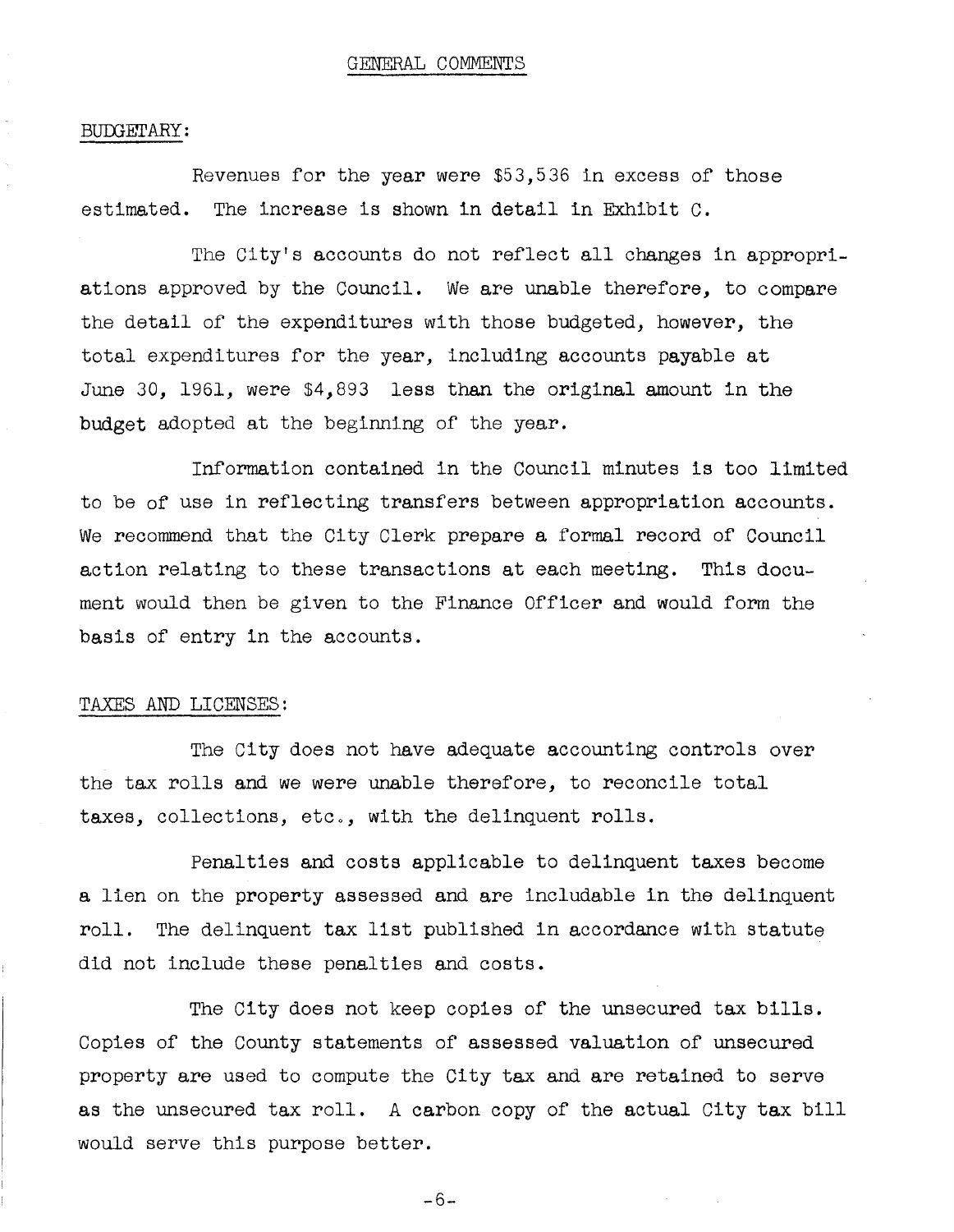Procedures for improved control of property taxes should be adopted. The records should then provide readily available information relative to the status of the tax rolls.

Business licenses are being collected by the Police Department. Consideration should be given to the transfer of this function to the main City office. This would result fn the centralization of all collections, elimination of some duplication of work in the handling of funds and should effect better control.

## RECEIPTS:

The present method of handling cash collections would be improved considerably by the adoption of a uniform counter receipt to be used for all items except property taxes. This receipt should be used in conjunction with one of the "Write-It-Once" systems which would produce a daily detail journal as a by-product of writing the receipt. This would reduce the work now involved in summarizing receipts and balancing cash.

### EXFENDITURES:

The present requirement that the Council approve warrants before issue sometimes results in hardships to suppliers who are forced to wait beyond the normal terms of sale for their money and also causes the City to lose the benefits of cash discounts for timely payment. We suggest that the Council consider procedures allowed by Government Code Sections 37203 and 37208 which provide for the issuance of warrants prior to Council approval.

Budget and appropriation account numbers assigned to expenditures should be carefully reviewed by accounting personnel prior to recording in the accounts. Many instances of improper classification occurred during the year under review. These have since been corrected.

-7-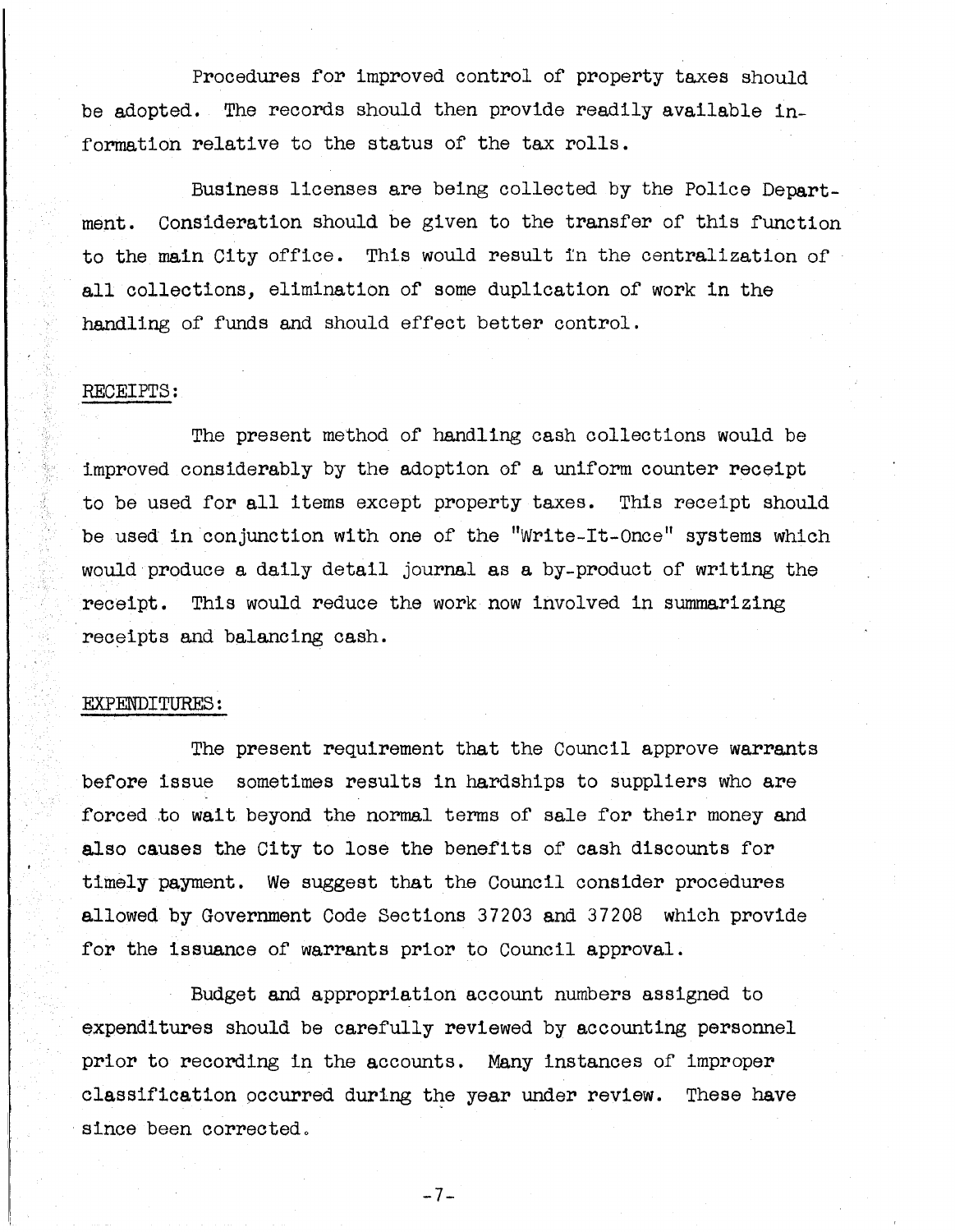## PURCHASES:

The use of purchase orders by the City Library is recommended so that all City departments will be on the same basis. This is necessary to provide for the proper effectiveness of the City's method of encumbering funds as committments are made.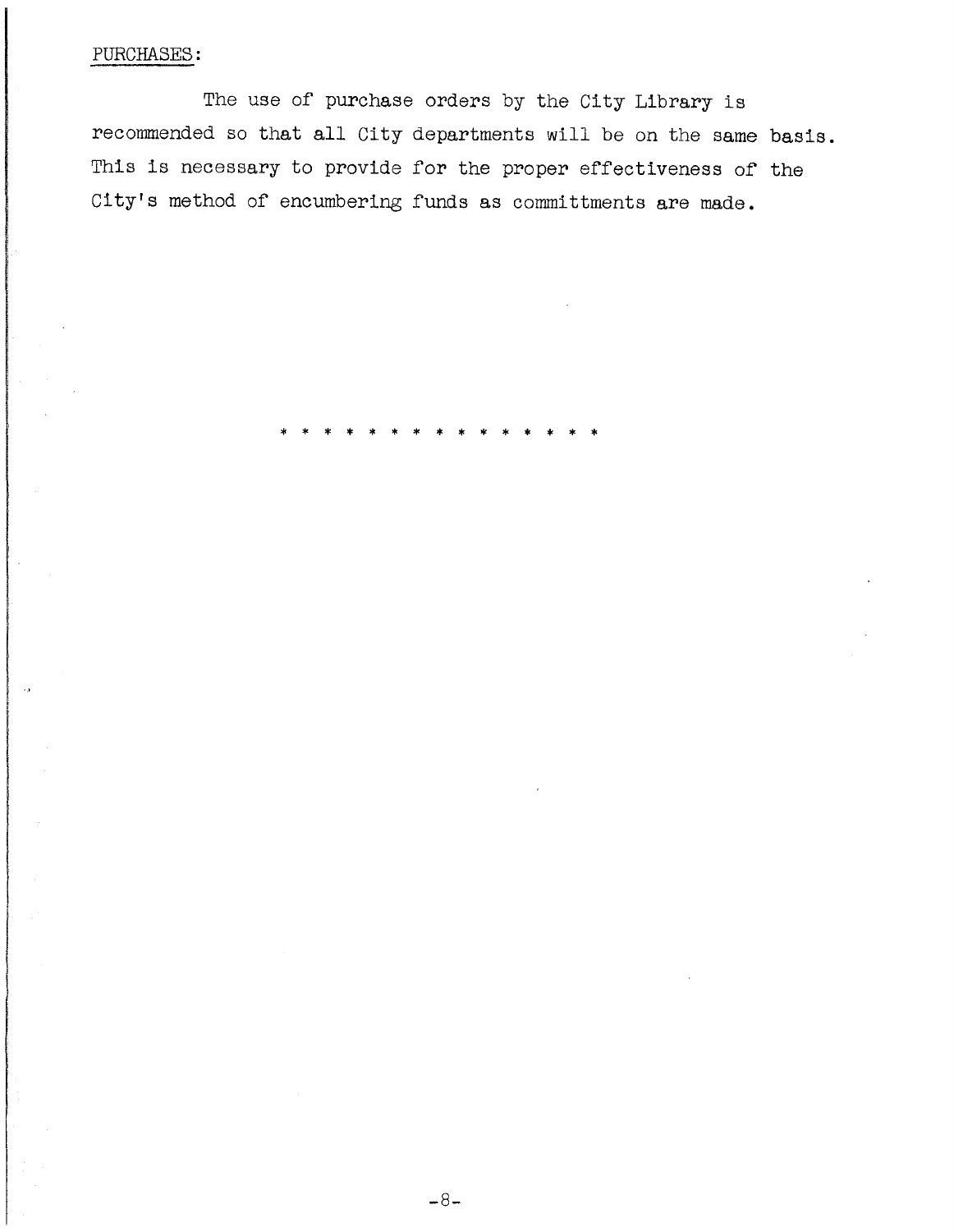BALANCE SHEET - ALL FUNDS

JUNE 30, 1961

|                                                                                                               | Total                                | General<br>Fund                   | Library<br>Fund         | Park and<br>Recreation<br>Fund | Gas Tax<br>Fund | Gas Tax<br>Engineering<br>Fund | Retirement<br>Fund | Major Street<br>Acquisition<br>Fund | Special<br>Assessment<br>Fund |
|---------------------------------------------------------------------------------------------------------------|--------------------------------------|-----------------------------------|-------------------------|--------------------------------|-----------------|--------------------------------|--------------------|-------------------------------------|-------------------------------|
| ASSETS                                                                                                        |                                      |                                   |                         |                                |                 |                                |                    |                                     |                               |
| Cash on hand and on deposit                                                                                   | \$291,591.99<br>108.07               | \$195,963.21<br>108.07            | \$6,237.81              |                                | \$9,992.33      | \$2,769.07                     | \$8, 465.18        | \$68,068.91                         | \$95.48                       |
| Due from Park and Recreation Fund<br>Taxes receivable<br>Reserve for taxes receivable<br>Deferred expenditure | 11,790.78<br>(11, 790, 78)<br>252.50 | 8,564.04<br>(8, 564.04)<br>252.50 | 1,043.02<br>(1, 043.02) | \$811.44<br>(811.44)           |                 |                                | 659.94<br>(659.94) | 712.34<br>(712.34)                  |                               |
| Total                                                                                                         | \$291,952.56                         | \$196,323.78                      | \$6, 237.81             | $$ -0-$                        | \$9,992.33      | \$2,769.07                     | \$8,465.18         | \$68,068.91                         | \$ 95.48                      |
|                                                                                                               |                                      |                                   |                         |                                |                 |                                |                    |                                     |                               |
| LIABILITIES AND SURPLUS                                                                                       |                                      |                                   |                         |                                |                 |                                |                    |                                     |                               |
| Due to General Fund                                                                                           | 108.07<br>£.                         |                                   |                         | \$108.07                       |                 |                                |                    |                                     |                               |
| Accounts payable<br>Payroll deductions for                                                                    | 10,701.10                            | \$10,701.10                       |                         |                                |                 |                                |                    |                                     |                               |
| taxes and retirement                                                                                          | 14,270.85                            | 14,270.85                         |                         |                                |                 |                                |                    |                                     |                               |
| Reserve for encumbrances                                                                                      | 20,479.71                            | 2,033.82                          | \$18,222.85             | 223.04                         |                 |                                |                    |                                     |                               |
| Reserve for imprest l'unds                                                                                    | 1,665.00                             | 1,580.00                          | 85.00                   |                                |                 |                                |                    |                                     |                               |
| Deferred revenue                                                                                              | 6,472.16                             | 3,970.67                          | 656.92                  | 457.58                         |                 |                                | \$705.47           | 681.52<br>£.                        |                               |
| Unappropriated surplus (deficit)                                                                              | 238,255.67                           | 163,767.34                        | (12, 726.96)            | (788.69)                       | \$9,992.33      | \$2,769.07                     | 7,759.71           | 67,387.39                           | \$95.48                       |
| Total                                                                                                         | \$291,952.56                         | \$196,323.78                      | \$6, 237.81             | $-0-$                          | \$9,992.33      | \$2,769.07                     | \$8,465.18         | \$68,068.91                         | \$ 95.48                      |

ំរូ

Note: The fixed assets of the City are not reflected in the above statement.

EXHIBIT A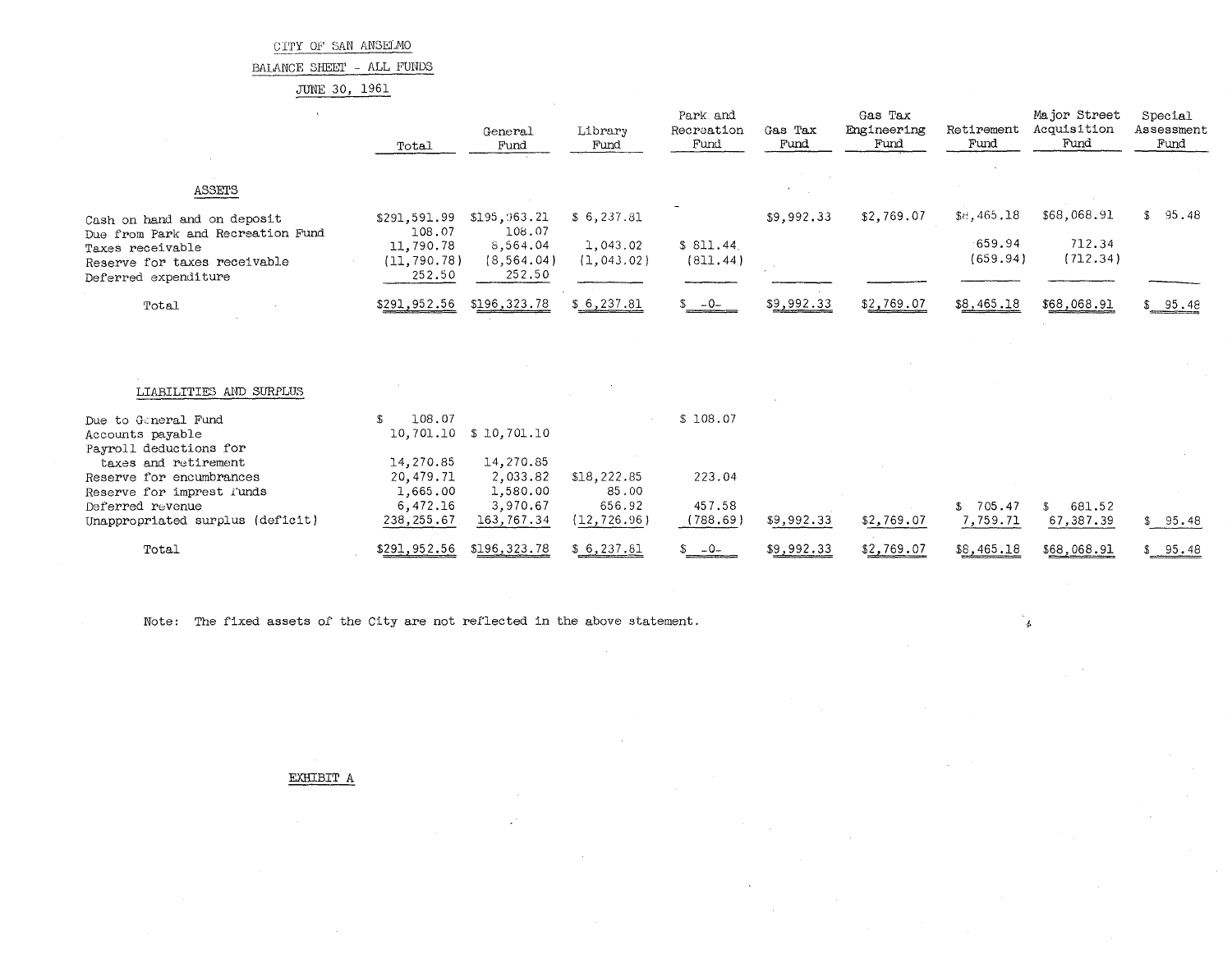## STATEMENT OF CHANGES IN FUND BALANCES

YEAR ENDED JUNE 30, 1961

|                                                                               | Total                               | General<br>Fund                    | Library<br>Fund        | Park and<br>Recreation<br>Fund | Gas Tax<br>Fund | Gas Tax<br>Engineering<br>Fund | Retirement<br>Fund | Major Street<br>Acquisition<br>Fund | Special<br>Assessment<br>Fund |
|-------------------------------------------------------------------------------|-------------------------------------|------------------------------------|------------------------|--------------------------------|-----------------|--------------------------------|--------------------|-------------------------------------|-------------------------------|
| Balance, June 30, 1960                                                        | \$235,087.50                        | \$158,472.69                       | \$25,298.76            | \$2,100.60                     | \$10,393.62     | \$2,769.07                     | \$3,985.21         | \$32,067.55                         |                               |
| Add:<br>Revenues<br>Transfers from other funds<br>Amount by which expenditure | 635,051.70<br>26,704.69             | 475, 154.26<br>26,704.69           | 38,164.93              | 22,865.74                      | 23,303.40       | 3,000.00                       | 35,710.35          | 35, 319.84                          | \$1,533.18                    |
| detail exceeds control<br>Adjustment of beginning<br>fund balance             | 57.78<br>10.86                      | 57.68<br>10.86                     | .10                    |                                |                 |                                |                    |                                     |                               |
| Previously unrecorded fund balance                                            | 110.54                              |                                    |                        |                                |                 |                                |                    |                                     | 110.54                        |
|                                                                               | 661,935.57                          | 501,927.49                         | 38,165.03              | 22,865.74                      | 23,303.40       | 3,000,00                       | 35,710.35          | 35, 319.84                          | 1,643.72                      |
| Total                                                                         | 897,023.07                          | 660,400.18                         | 63,463.79              | 24,966.34                      | 33,697.02       | 5,769.07                       | 39,695.56          | 67,387.39                           | 1,643.72                      |
| Deduct:<br>Expenditures<br>Transfers to General Fund                          | 608,724.69<br>26,704.69             | 491,740.71                         | 57,967.90              | 25,531.99                      | 23,704.69       | 3,000.00                       | 31,935.85          |                                     | 1,548.24                      |
| Adjustment of bank balances<br>Reserve for encumbrances                       | 2,858.31<br>20,479.71<br>658,767.40 | 2,858.31<br>2,033.82<br>496,632.84 | 18,222.85<br>76,190.75 | 223.04<br>25,755.03            | 23,704.69       | 3,000.00                       | 31,935.85          |                                     | 1,548.24                      |
| Balance, June 30, 1961                                                        | \$238,255.67                        | \$163,767.34                       | \$02,726.96            | (788.69)                       | \$9,992.33      | \$2,769.07                     | \$7,759.71         | \$67,387.39                         | 95.48<br>\$                   |

**·t,** 

EXHIBIT B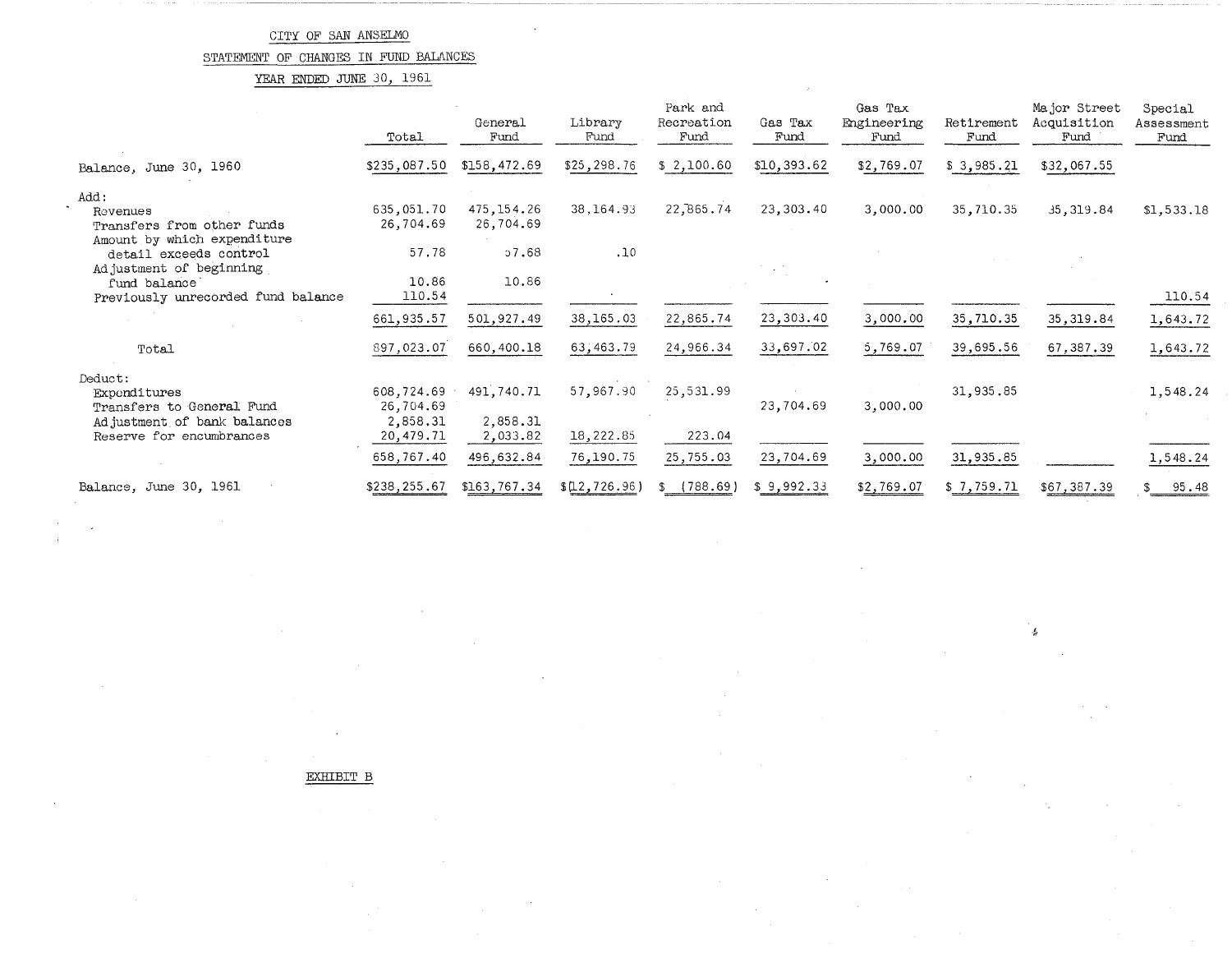# STATEMENT OF REVENUE - ESTIMATED AND ACTUAL

YEAR ENDED JUNE 30, 1961

|                                    | Estimated    | Actual                   | Excess<br>(Deficienty)              |
|------------------------------------|--------------|--------------------------|-------------------------------------|
| GENERAL FUND:                      |              |                          |                                     |
|                                    |              |                          |                                     |
| Property taxes:                    | \$190,793.00 |                          |                                     |
| Current year                       | 3,300.00     | \$195,551.92<br>3,543.48 | 4,758.92<br>$\mathcal{L}$<br>243.48 |
| Prior years<br>Penalties and costs |              |                          | 674.74                              |
| Sales and use taxes                | 2,100.00     | 2,774.74<br>85,126.28    | 11,126.28                           |
| Franchises:                        | 74,000.00    |                          |                                     |
|                                    | 2,700.00     |                          |                                     |
| Garbage<br>Gas                     |              | 2,700.00                 | 573.15                              |
|                                    | 3,320.00     | 3,893.15                 |                                     |
| Electric                           | 2,360.00     | 2,529.12                 | 169.12                              |
| <b>Business licenses</b>           | 22,000.00    | 23,933.50                | 1,933.50                            |
| Animal licenses                    | 2,600.00     | 4,293.40                 | 1,693.40                            |
| Permits:                           |              |                          |                                     |
| Building                           | 4,900.00     | 6,647.50                 | 1,747.50                            |
| Plumbing                           | 700.00       | 1,273.70                 | 573.70                              |
| Electrical                         | 500.00       | 482.15                   | (17.85)                             |
| Other                              | 190.00       | 3,354.61                 | 3,164.61                            |
| Interest income                    | 1,500.00     | 1,979.41                 | 479.41                              |
| Alcholic license fees              | 6,500.00     | 7,220.70                 | 720.70                              |
| Sleepy Hollow Fire District        | 27,500.00    | 28,399.47                | 899.47                              |
| Vehicle code fines                 | 7,300.00     | 12,175.96                | 4,875.96                            |
| Other court fines                  | 4,700.00     | 7,868.05                 | 3,168.05                            |
| Motor vehicle in lieu tax          | 54,000.00    | 60,331.10                | 6,331.10                            |
| Other income                       | 8,820.00     | 21,076.02                | 12,256.02                           |
|                                    | 419,783.00   | 475, 154.26              | 55,371.26                           |
| LIBRARY FUND:                      |              |                          |                                     |
| Property taxes:                    |              |                          |                                     |
| Current year                       | 31,575.00    | 32,136.12                | 561.12                              |
| Prior years                        | 515.00       | 582.02                   | 67.02                               |
| Library fines and rentals          | 6,350.00     | 5,446.79                 | (903.21)                            |
|                                    | 38,440.00    | 38,164.93                | (275.07)                            |
| PARK AND RECREATION FUND:          |              |                          |                                     |
|                                    |              |                          |                                     |
| Property taxes:                    |              |                          |                                     |
| Current year                       | 21,824.00    | 22,458.75                | 634.75                              |
| Prior years                        | 315.00       | 406.99                   | 91.99                               |
|                                    | 22,139.00    | 22,865.74                | 726.74                              |
| Balance forward                    | \$480,362.00 | \$536,184.93             | \$55,822.93                         |

EXHIBIT C - (Continued)

 $\sim$   $\sigma$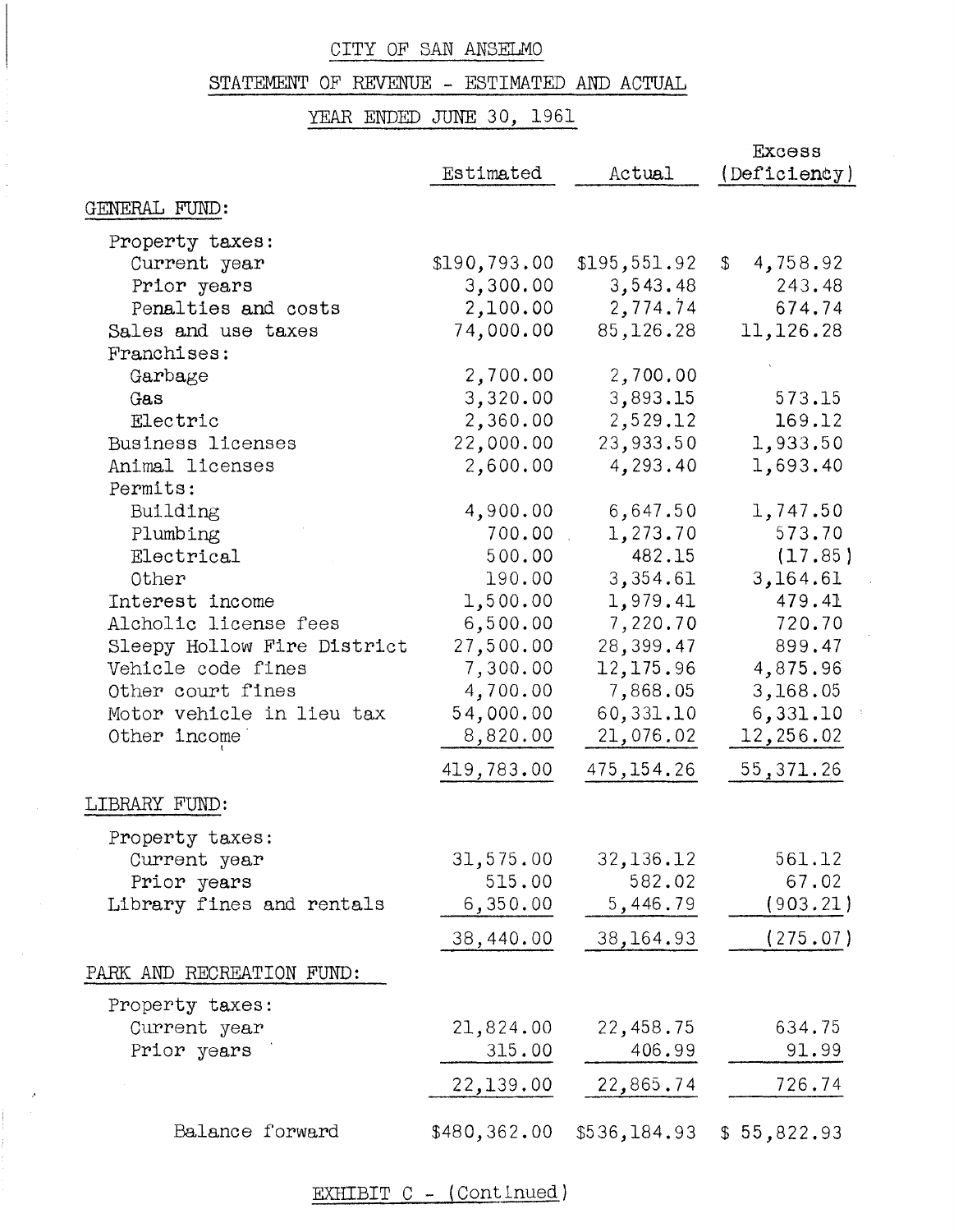# STATEMENT OF REVENUE - ESTIMATED AND ACTUAL

# YEAR ENDED JUNE 30, 1961

|                                                | Estimated    | Actual              | Excess or<br>(Deficiency) |
|------------------------------------------------|--------------|---------------------|---------------------------|
| Balance forwarded                              | \$480,362.00 | \$536,184.93        | \$55,822.93               |
| RETIREMENT FUND:                               |              |                     |                           |
| Property taxes:<br>Current year<br>Prior years | 33,842.00    | 35,073.29<br>637.06 | 1,231.29<br>637.06        |
|                                                | 33,842.00    | 35,710.35           | 1,868.35                  |
| MAJOR STREET ACQUISITION FUND:                 |              |                     |                           |
| Property taxes:<br>Current year<br>Prior years | 32,682.00    | 34,687.24<br>632.60 | 2,005.24<br>632.60        |
|                                                | 32,682.00    | 35, 319.84          | 2,637.84                  |
| GAS TAX FUND:                                  |              |                     |                           |
| Street maintenance<br>and construction         | 31,630.00    | 23,303.40           | (8, 326.60)               |
| GAS TAX ENGINEERING FUND:                      |              |                     |                           |
| Engineering                                    | 3,000.00     | 3,000.00            |                           |
| SPECIAL ASSESSMENT DISTRICTS FUND:             |              |                     |                           |
| Principal, interest and<br>penalties           |              | 1,533.18            | 1,533.18                  |
| TOTAL                                          | \$581,516.00 | \$635,051.70        | \$53,535.70               |

EXHIBIT C - (Concluded)